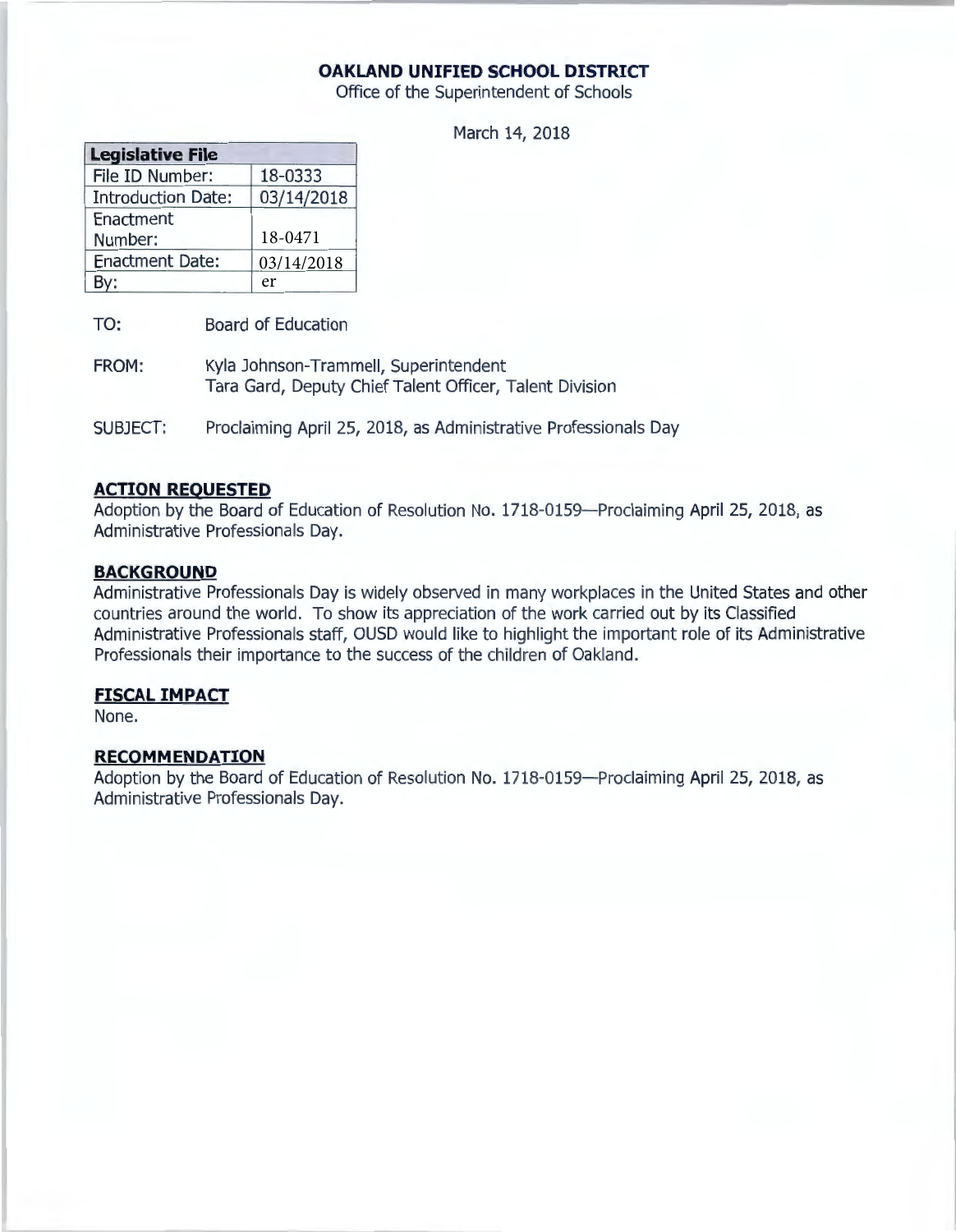## **RESOLUTION OF THE BOARD OF EDUCATION OF THE OAKLAND UNIFIED SCHOOL DISTRICT Resolution No. 1718-0159**

- Proclaiming April 25, 2018, as Administrative Professionals Day -

**WHEREAS**, Administrative Professionals play an essential role in coordinating the office operations of businesses, government and educational institutions as well as other organizations; and,

**WHEREAS**, the work of Administrative Professionals today requires advanced knowledge and expertise in communications, computer technology and software, office technology, project management, organization, customer service and other vital management skills; and,

**WHEREAS**, every day in Oakland Unified School District (the District), Administrative Professionals work in operations behind the scenes to ensure bills are paid, attendance tracked, repairs scheduled, phones answered, calendars managed and to ensure a host of other critical functions are fulfilled; and,

**WHEREAS**, every day in the District Administrative Professionals also work directly with principals, teachers, students and families to ensure everything is in place for each student to have the most successful education experience; and,

**WHEREAS**, every day in the District Administrative Professionals model for OUSD students the work ethic, high self-expectation and professional, collaborative, and courteous communication skills that contribute to students' Social Emotional Learning; and,

**WHEREAS**, the District's Administrative Professionals play an invaluable role in creating an exceptional public school system, with high standards of teaching and learning for every student, high standards of service to schools and a commitment to the values of achievement, accountability and equity; and,

**WHEREAS**, April 25, 2018, is National Administrative Professionals Day; and,

**NOW, THEREFORE, BE IT RESOLVED** that the Board of Education of the Oakland Unified School District hereby proclaim April 25, 2018, as Administrative Professionals Day in the District in recognition of—and in honor of—each and every member of the District's Administrative support team and urges all residents of the District to honor—everyday—their critical and often unsung contributions.

Passed by the following vote:

| PREFERENTIAL AYE:        | Gema Quetzal (Student Director)                                                                                                       |
|--------------------------|---------------------------------------------------------------------------------------------------------------------------------------|
| PREFERENTIAL NOE:        | <b>None</b>                                                                                                                           |
| PREFERENTIAL ABSTENTION: | <b>None</b>                                                                                                                           |
| PREFERENTIAL RECUSED:    | <b>None</b>                                                                                                                           |
| AYES:                    | Jody London, Nina Senn, Roseann Torres, Shanthi Gonzales,<br>James Harris, Vice President Jumoke Hinton Hodge, President<br>Aimee Eng |